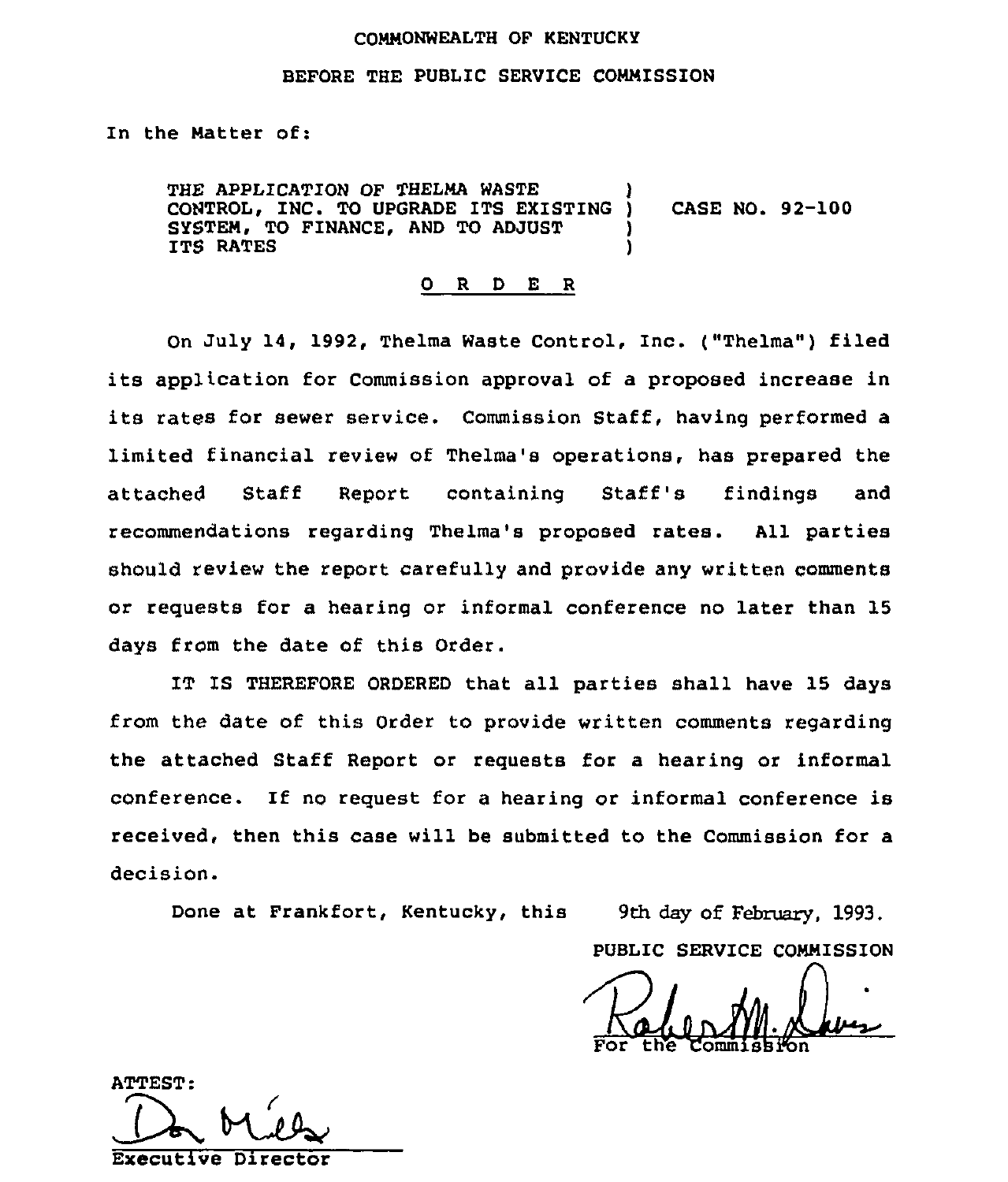#### COMMONWEALTH OF KENTUCKY

#### BEFORE THE PUBLIC SERVICE COMMISSION

## In the Matter of:

 $\Delta \sim 10^4$ 

THE APPLICATION OF THELMA WASTE  $\qquad$  )<br>CONTROL, INC TO UPGRADE ITS EXISTING  $\qquad$  ) CONTROL, INC TO UPGRADE ITS EXISTING ) CASE NO. 92-100<br>SYSTEM, TO FINANCE, AND TO ADJUST ) SYSTEM, TO FINANCE, AND TO ADJUST  $\overrightarrow{J}$  is the state of  $\overrightarrow{J}$ ITS RATES

#### STAFF REPORT

 $\tilde{\phantom{a}}$ 

Prepared By: Carl Combs Public Utility Financial Analyst Water and Sewer Revenue Requirements Branch Rates and Tariffs Division

Prepared By: Nicky Moore Public Utility Rate Analyst Communications, Water and Sewer Rate Design Branch Research Division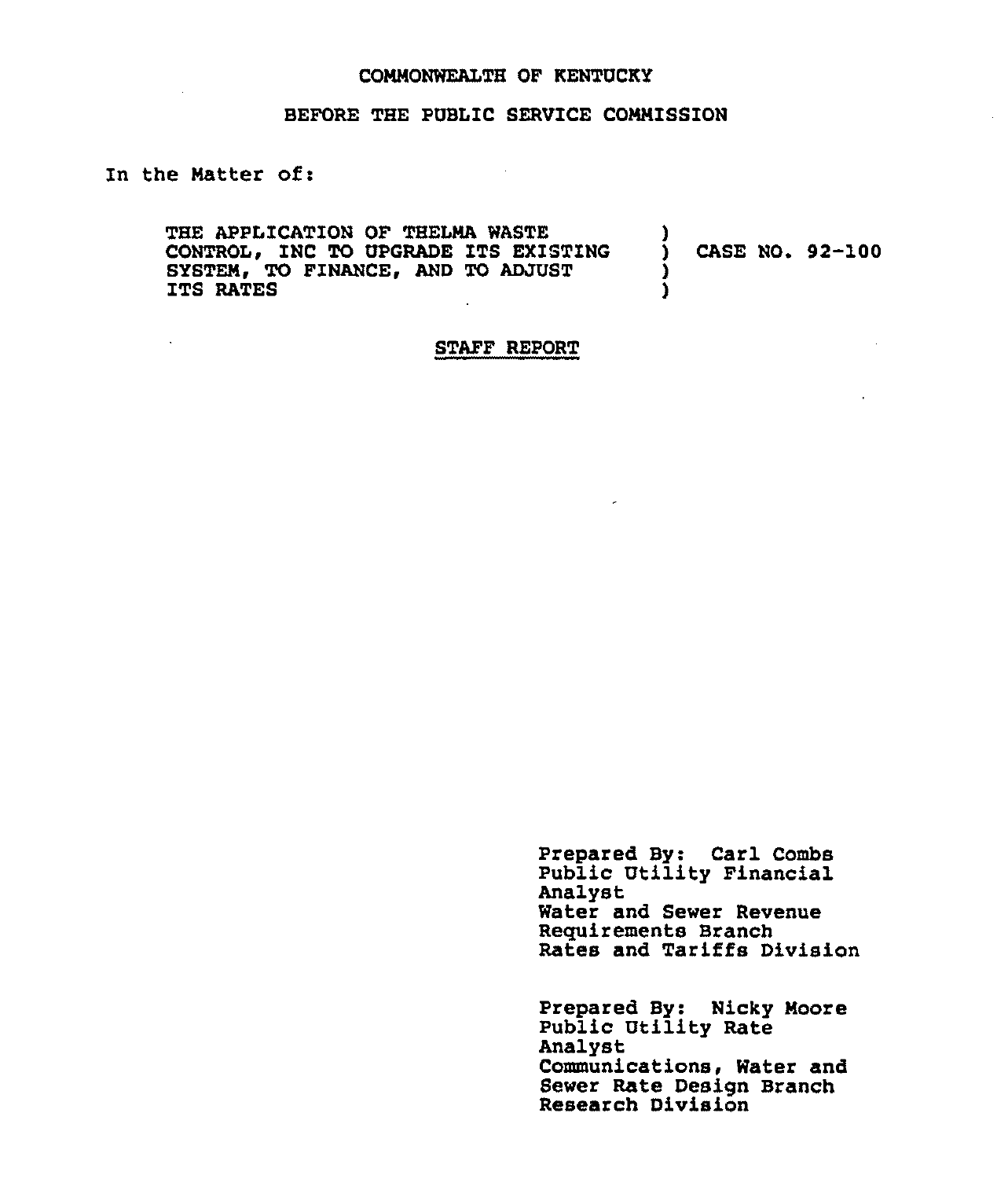#### STAFF REPORT

## ON

### THELMA WASTE CONTROL, INC.

## CASE NO. 92-100

### A. Preface

On July 14, 1992< Thelma Waste Control, Inc. ("Thelma") filed an application with the Commission for a Certificate of Public Convenience and Necessity to construct sewage treatment facilities, for approval of its plan of financing and for approval of its proposed rates. Thelma's proposed rates would generate annual revenues of approximately \$21,280.

Normally, in a case involving rates, the Commission Staff ("Staff" ) would perform <sup>a</sup> limited financial review of the utility's operations for a 12-month test period. Thelma has not been operating long enough to have 12 months of financial records, but Staff determined that Thelma had sufficient information to warrant a field review. The review was conducted by Carl Salyer Combs of the Commission's Division of Rates and Tariffs at the home of Janie Fairchild, who maintains Thelma's financial records, in Thelma, Kentucky on September 23, 1992. Mr. Combs is responsible for this Staff Report except for the portion of Section <sup>B</sup> on operating revenue, Section <sup>D</sup> (Rate Design) and Appendix A, all of which were prepared by Nicky Moore of the Commission's Research Division.

During the course of the review, Thelma was advised that all proposed expenses must be supported by some form of documentation,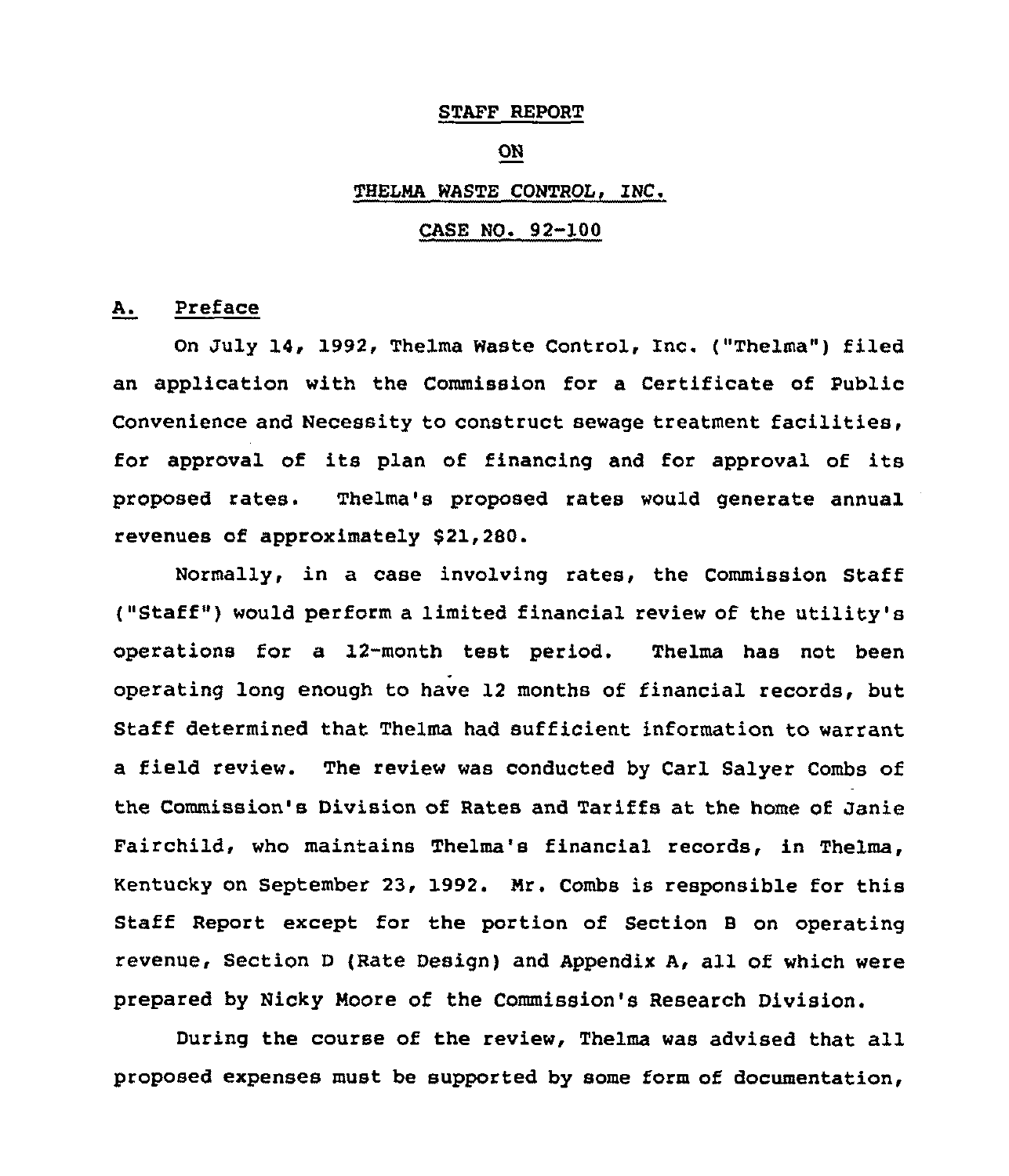Staff Report PSC Case No. 92-100 Page 2 of 8

such as an invoice, or that such expenses must be known and measurable. Based upon the findings of this report, Staff recommends that Thelma be authorised annual operating revenues of \$ 21,280.

### ~Sco e

The scope of the review was limited to obtaining information to determine a level of operating expenses representative of normal operations. Xnsignificant or immaterial discrepancies were not pursued and are not addressed herein.

## B. Analysis of Operating Revenues and Expenses

## Operating Revenues

insofar that Thelma does not have sufficient records to determine actual test year operating revenues, the Staff has used projected revenues to be collected from customers presently being served by the Company. Thelma at the present time has 48 customers connected and receiving service from its systems. At the proposed rates these customers will produce \$21,2SO which is the amount the Staff has determined to be the proforma operating revenue.

#### Operating and Maintenance Expenses

At the time of the field review, Thelma requested inclusion of the following expenses: (1) sludge hauling; (2) water; (3) electricity; (4) chemicals; (5) routine maintenance; (6) office supplies and postage; (7) regulatory commission (testing fees and cost of Kentucky Pollutant Discharge Elimination System ("KPDES")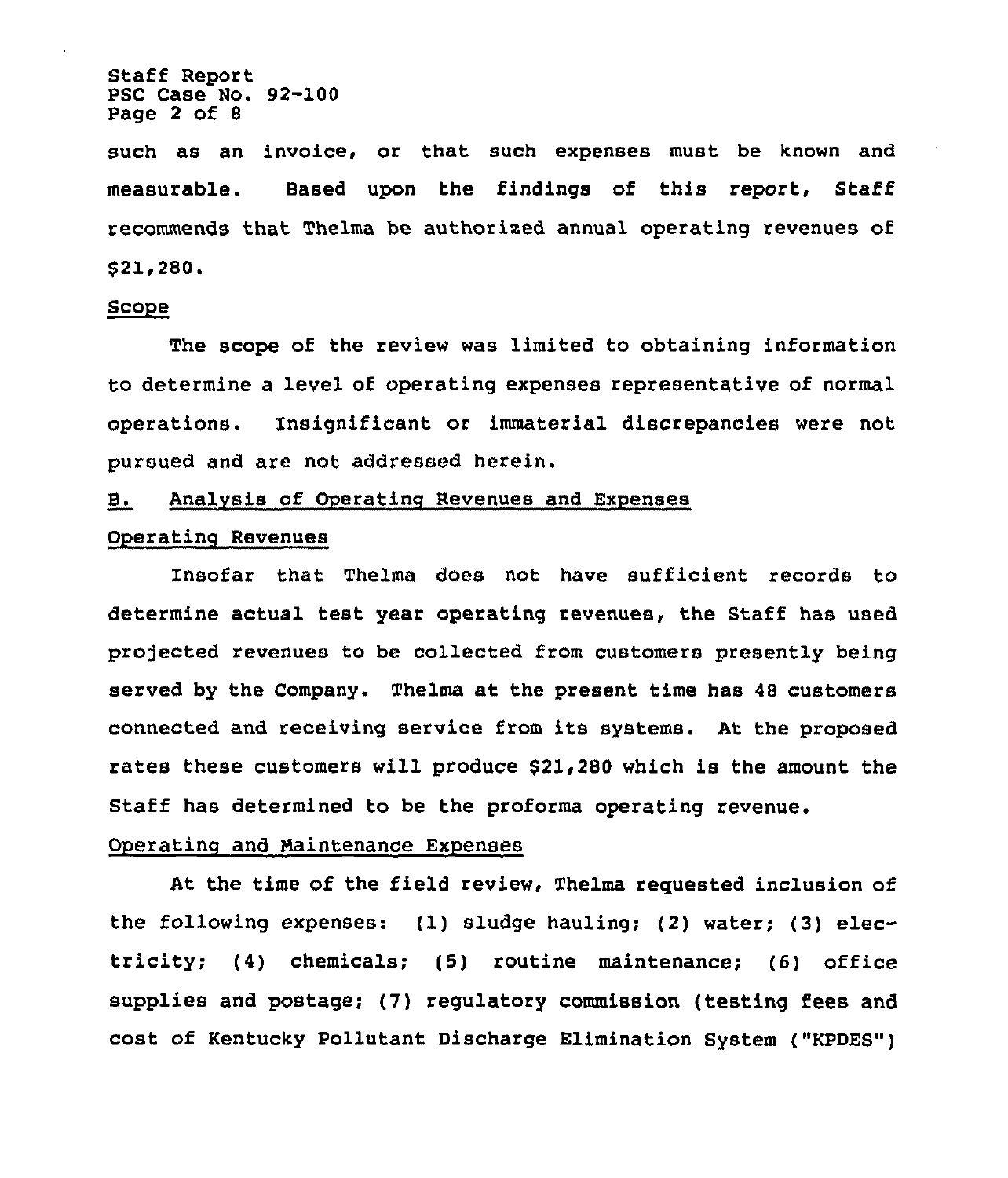## Staff Report PSC Case No. 92-100 Page 3 of 8

permits); and (8) debt service. Staff's recommendations on those expenses are discussed in the following sections:

## Sludge Haulinq Expense

Thelma proposed an annual sludge hauling expense of  $$750<sup>1</sup>$ based upon the judgement of Keith Fairchild, one of the owners of Appalachian Waste Control, Inc., Thelma's provider of routine maintenance services. As the Commission's Engineering Division is of the opinion that the proposed expense is reasonable, Staff recommends that annual sludge hauling expense of \$750 be included for rate-making purposes.

#### Water Cost

Thelma provided copies of invoices for water service to one plant for 3 months of 1992 totaling \$30.39. Based upon that amount, Staff recommends inclusion of annualized water cost of \$244<sup>2</sup> for rate-making purposes.

#### Electric Expense

Thelma provided copies of invoices for electric service for <sup>9</sup> months of 1992 totaling \$1,985.20. Based upon that amount, Staff recommends inclusion of annualized electric expense of  $$2,647^3$  for rate-making purposes.

 $\mathbf{1}$  $$125$  per load x 6 loads =  $$750$ 

 $\mathbf{z}$  $$30.39/.25 = $121.56; $122 \times 2 \text{ plants} = $244$ 

<sup>3</sup>  $$1,985.20/.75 = $2,646.93$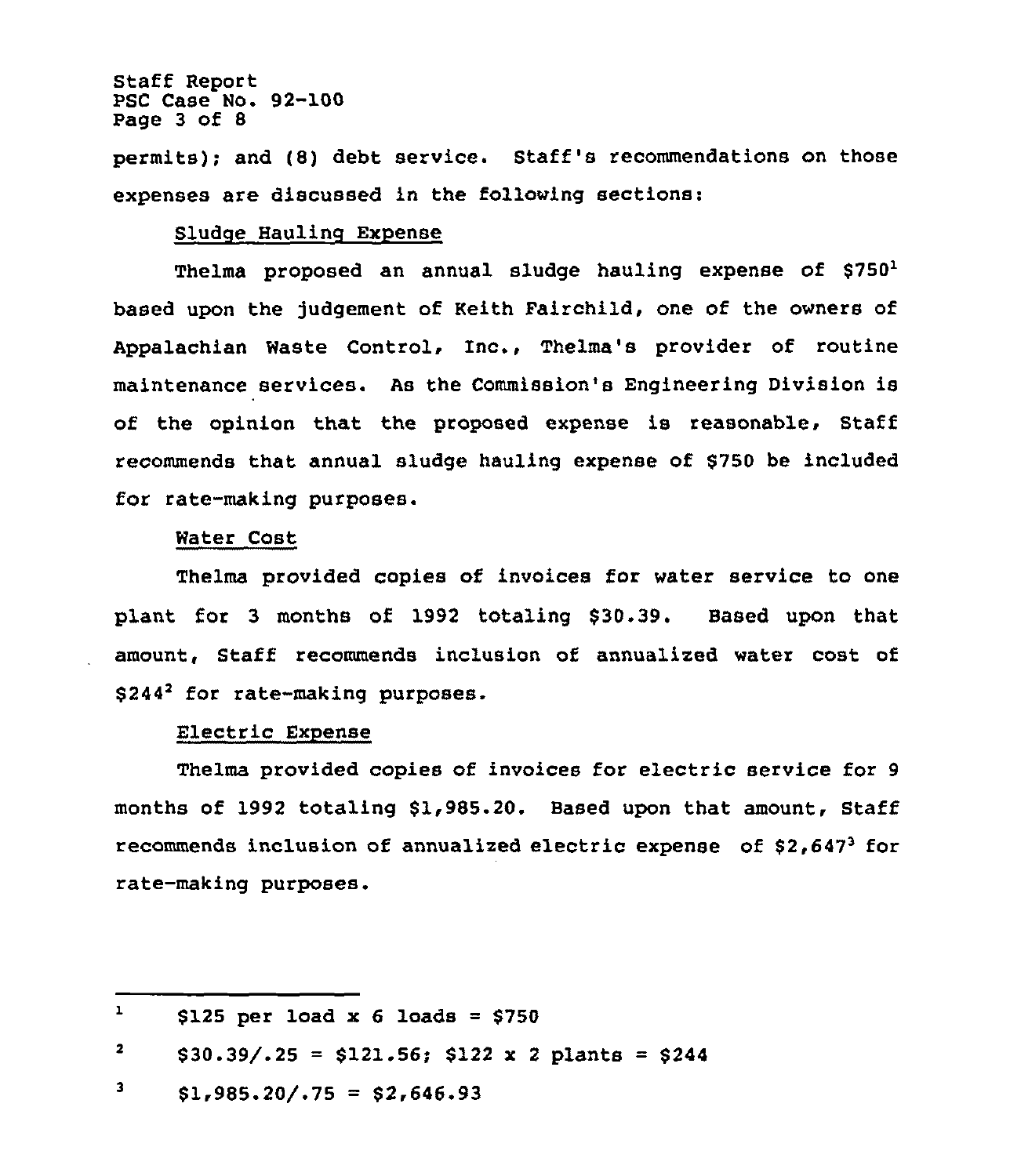Staff Report PSC Case No. 92-100 Page <sup>4</sup> of 8

#### Chemicals Expense

Thelma proposed an annual chemicals expense of \$1,800 based upon the experience of Keith Fairchild of Appalachian. According to Mr. Fairchild, chemicals expense has been running \$150 per month. As the Commission's Engineering Division is of the opinion that the proposed expense is reasonable, Staff recommends that annual chemicals expense of \$1,8004 be included for rate-making purposes.

## Routine Maintenance Fees

According to Mr. Fairchild, Appalachian provides routine maintenance services for Thelma's two sewage treatment plants for \$<sup>25</sup> per week. Therefore, Staff recommends inclusion of annual routine maintenance expense of  $$1,300<sup>5</sup>$  for rate-making purposes.

## Office Supplies and Other Expense

At the time of the field review, Thelma reported office supplies and postage expense of \$216 for approximately 9 months. Some items will not need to be purchased every month and Staff is of the opinion that an annual expense of \$250 is reasonable. Therefore, annual office supplies and other expense of \$250 has been included for rate-making purposes.

## Regulatory Commission Expense

Thelma provided a copy of an invoice from McCoy & McCoy Laboratories, Inc. for \$93.50, the amount of quarterly testing

5 \$25 per week  $x$  52 weeks =  $$1,300$ 

 $\blacktriangleleft$ \$150 per month  $x$  12 months = \$1,800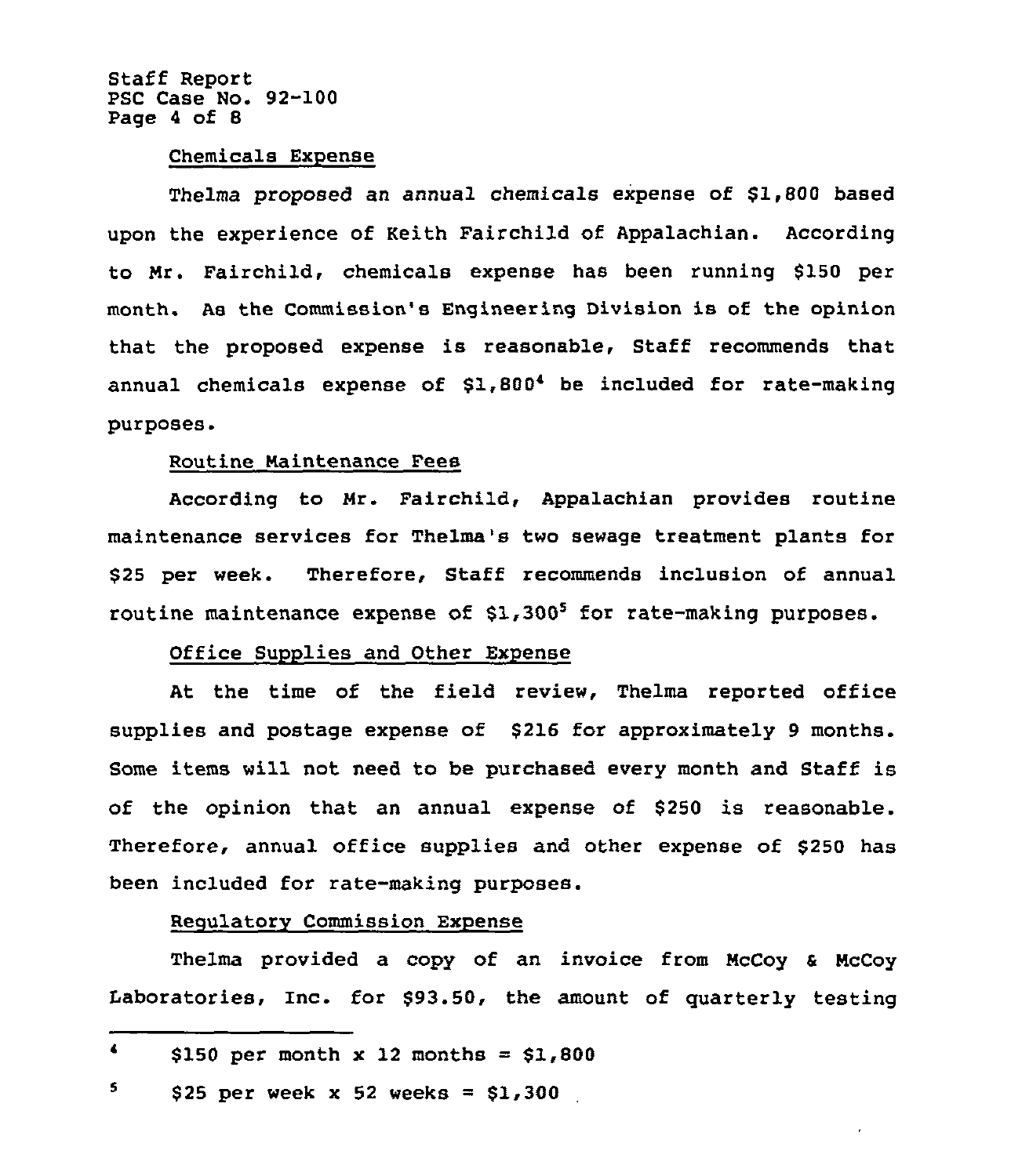Staff Report PSC Case No. 92-100 Page <sup>5</sup> of 8

fees. Based upon that amount, Staff has included an annual expense of \$374<sup>6</sup> related to testing fees for rate-making purposes.

As mentioned previously, Thelma requested inclusion of the cost of its required KPDES permits. According to an employee of the Division of Water of the Kentucky Natural Resources and Environmental protection, the total cost of Thelma's two permits is \$2,500. The permits cover a period of <sup>5</sup> years which results in a prorated annual expense of \$500 and Staff recommends that that amount be included for rate-making purposes. Together with the aforementioned recommendation of \$374 related to testing fees, Staff recommends total annual regulatory commission expense of \$874<sup>7</sup> for rate-making purposes.

## Depreciation Expense

According to Thelma, the total cost of the treatment plants is \$108,073 which Thelma plans to finance over a period of 20 years through the Kentucky Association of Counties Leasing Trust. Staff is of the opinion that 20 years is a reasonable period over which to depreciate the cost of the treatment plants. Therefore, Staff recommends inclusion of annual depreciation expense of  $$5,404^8$  for rate-making purposes.

<sup>6</sup>  $$93.50$  per quarter x 4 quarters =  $$374$ 

 $7<sup>1</sup>$  $$500 + $374 = $874$ 

<sup>8</sup>  $$108,073/20$  years = \$5,403.65 annually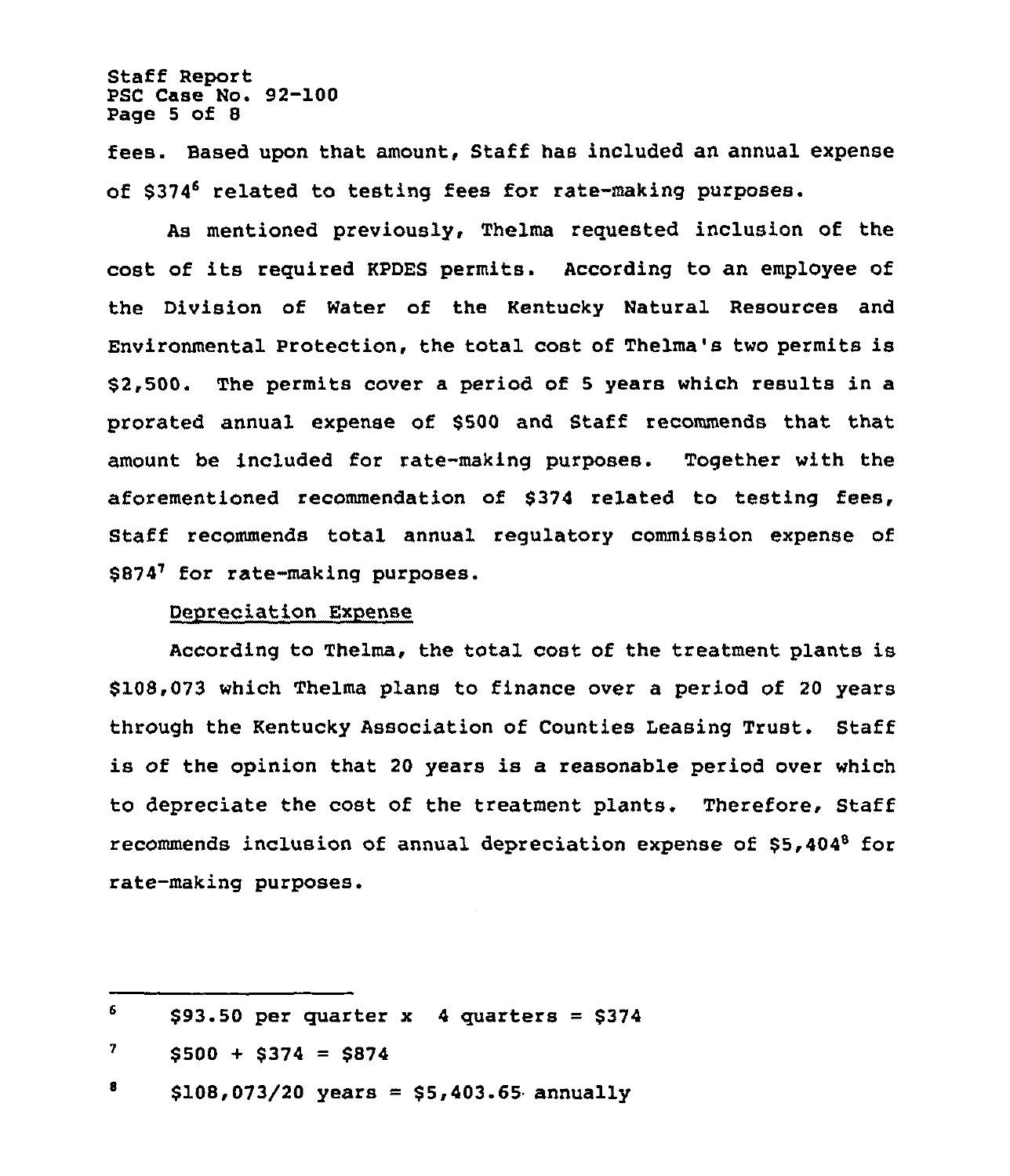Staff Report PSC Case No. 92-100 Page 6 of 8

### Taxes Other Than Income Tax Expense

Since Thelma did not request inclusion of the minimum Public Service Commission assessment of \$50, Staff recommends inclusion of annual taxes other than income tax expense of \$50 for rate-making purposes.

## Operations Summary

Based on the recommendations of Staff contained in this report, a summary of Thelma's revenues and operating expenses would appear as follows:

| PROFORMA OPERATING REVENUE | \$21,280            |
|----------------------------|---------------------|
| OPERATING EXPENSES:        |                     |
| Sludge Hauling             | \$<br>750           |
| Water                      | 244                 |
| Electricity                | 2,647               |
| Chemicals                  | 1,800               |
| Routine Maintenance        | 1,300               |
| Office Supplies and Other  | 250                 |
| Regulatory Commission      | 874                 |
| Depreciation               | 5,404               |
| Taxes Other Than Income    | 50                  |
| Total Operating Expenses   | \$13,319            |
| Net Operating Income       | 57,961              |
| Interest Expense           | \$ <b>6,127&gt;</b> |
| NET INCOME                 | \$1,834             |
|                            |                     |

## C. Revenue Requirements Determination

The approach frequently used by the Commission to determine revenue requirements for small, privately-owned utilities is the calculation of an operation ratio.<sup>9</sup>

The ratio generally used by the Commission in order to provide for equity growth is 88 percent. In this instance, the use of an

9

Operating Ratio = Operating Expense/Operating Revenue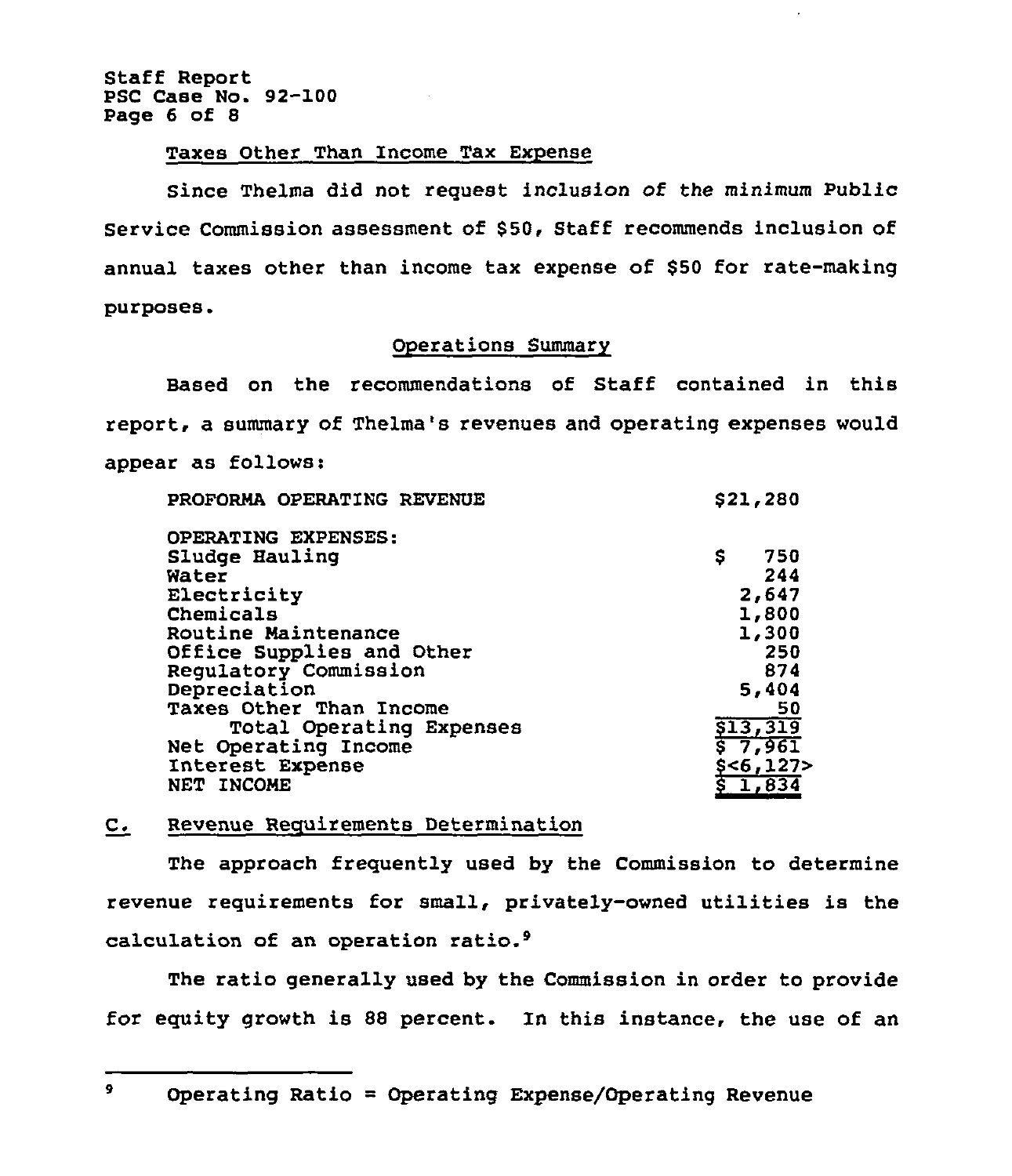Staff Report PSC Case No. 92-100 Page 7 of 8

88 percent operating ratio applied to operating expenses, plus allowing a dollar-for-dollar coverage of a 5-year average of interest expense, results in a total revenue requirement of \$21,262.<sup>10</sup> Since Staff's determination of the annual revenue requirement is so close to Thelma's proposed annual revenues of \$ 21,280, Staff recommends that Thelma be authorized annual operating revenues of \$21,280.

## D. Rate Design

The customers of Thelma are served from two separate sewage treatment plants, the Thelma All-Electric system which serves 39 customers and the Jim Hughes system which serves 9 customers. In its application, Thelma has proposed to have different rates for each system. Insofar that Thelma is a non-profit corporation formed by the residents of the above mentioned systems and is owned and controlled by the residents, with each resident being equal, the Staff agrees that in this instant case it would be improper for residents in one system to subsidize residents in another because of the magnitude of the subsidy.

Thelma filed cost of service studies to support their proposed rates. Staff has reviewed these cost of service studies and have adjusted them to reflect the expenses found reasonable in this report for the respected systems. Staff has developed rates that

<sup>10</sup> Adjusted operating Expense/operating Ratio Required Operating Revenue Add: 5-Year Average of Interest Payments Due Total Revenue Requirement \$13i319/-88 15,135 6,127 \$21,262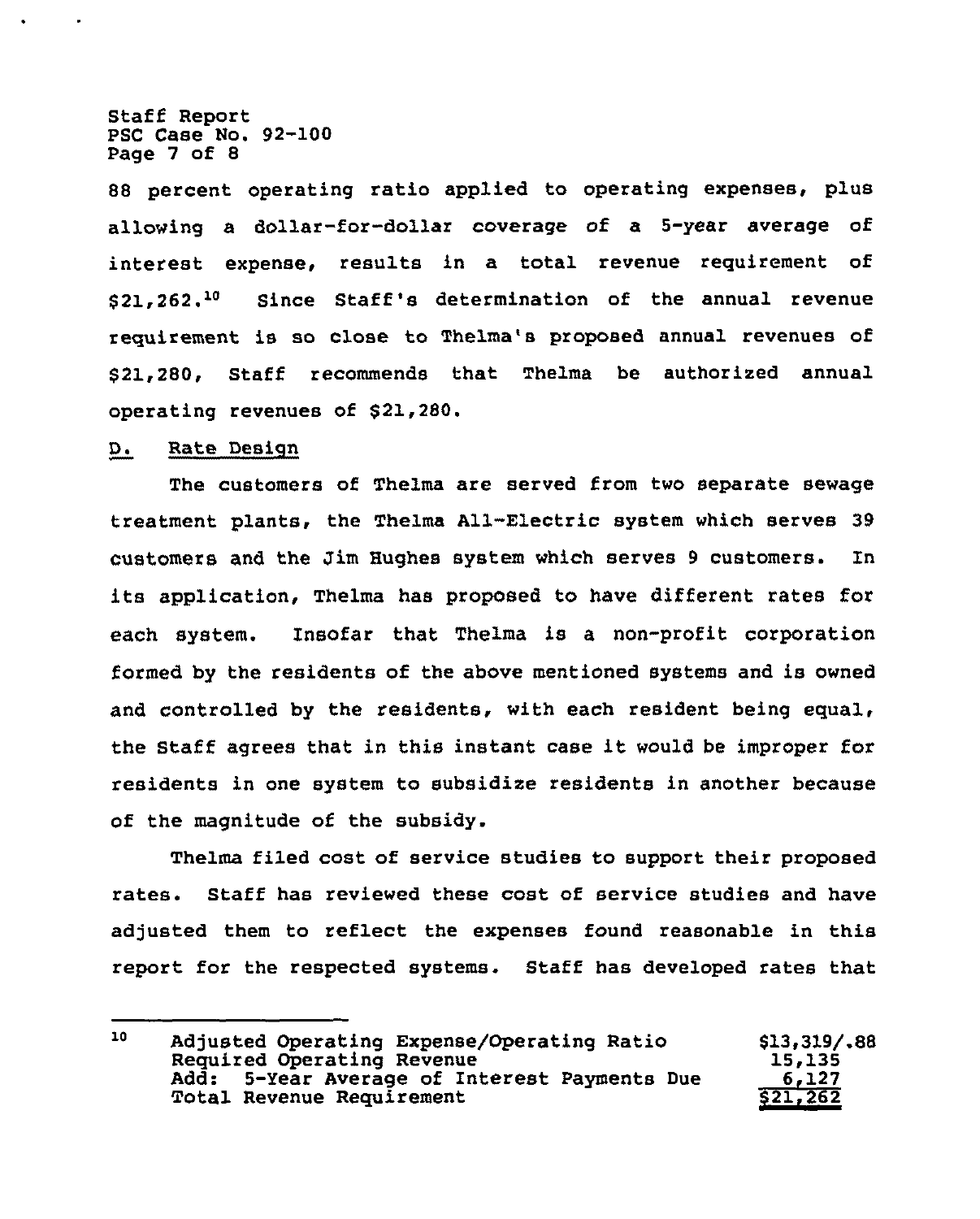Staff Report PSC Case No. 92-100 Page 8 of 8

 $\bullet$ 

 $\tilde{\phantom{a}}$ 

are supported by the adjusted studies. The rates developed by the Staff will produce \$21,280, the revenue required to meet annual operating expenses.

Therefore, Staff recommends that the rates in Appendix <sup>A</sup> be approved for services rendered.

E. Siqnatures

Carl Salyer Comp

Public Vtility Financial Analyst Water and Sewer Revenue Requirements Branch Rates and Tariffs Division

Vhenilian

Prepared By: Nicky Moore Public Vtility Rate Analyst Communications, Water and Sewer Rate Design Branch Research Division